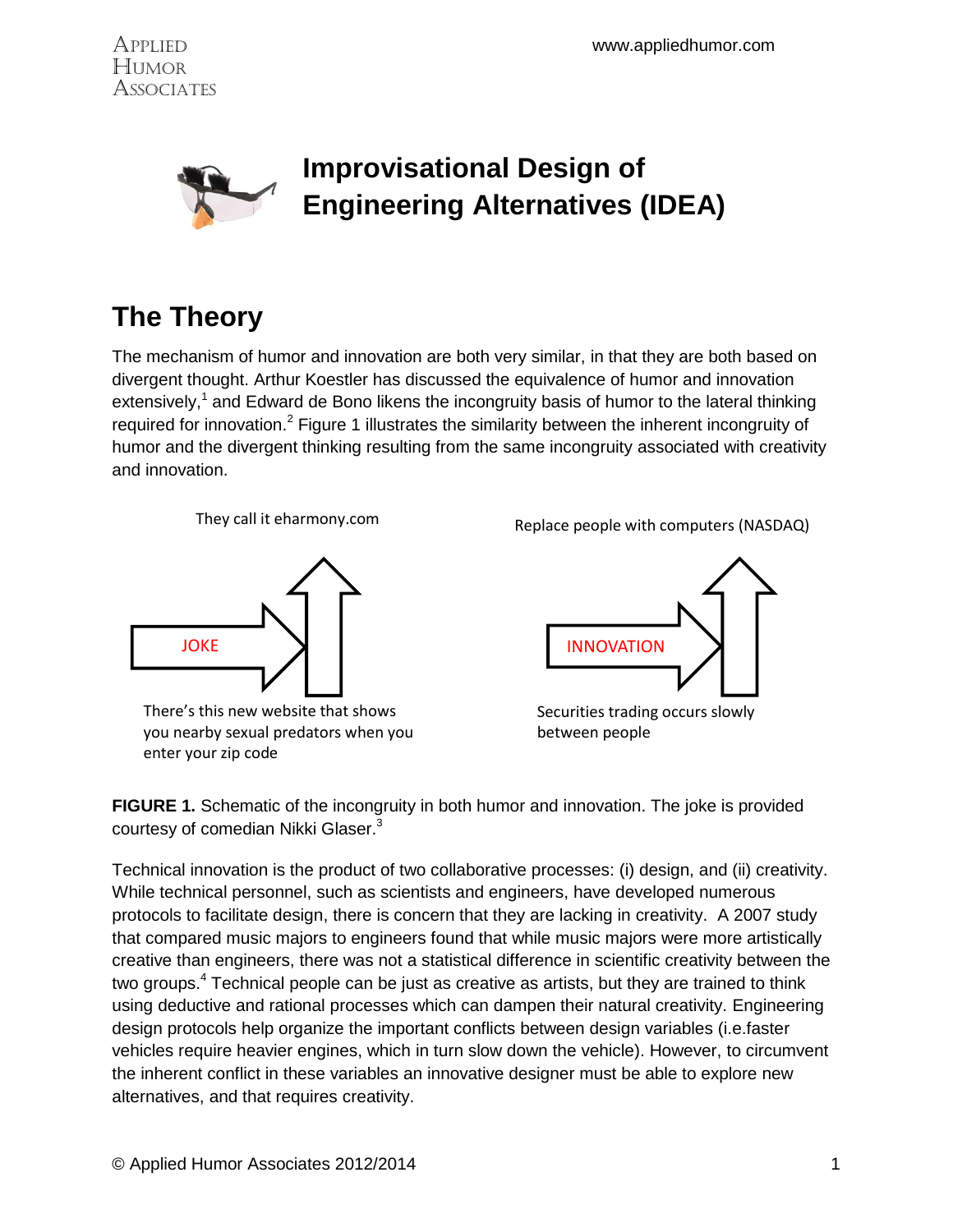## Applied Humor **Associates**

To identify such design alternatives, a drastically different approach is needed that is orthogonal to the traditional approach to the problem as seen in Figure 1. In hindsight, both the orthogonal nature and the creativity of the new alternative is obvious. However, uncovering these alternatives requires divergent thinking that systematically moves away from the traditional design approaches. Divergent thinking helps move past the cognitive barrier that constrains traditional brainstorming to the region of idea space near the traditional approaches. This can be illustrated in Figure 2. The vertical axis in Figure 2 is the infeasibility of a particular idea, and moving to a region of infeasibility is required to traverse the cognitive barriers and find unique and creative designs that are both feasible and far from the traditional design in idea space. Humorous improvisation exercises provide the means to sample this infeasible space through divergent thinking. Other approaches to divergent thinking have been suggested including liberal doses of Jägermeister, but that usually ends with you face down in the gutter with a large incision where your left kidney used to be.

Our approach to sampling idea space is analogous to the sampling of the conformation of molecules where the vertical axis in Figure 2 is energy, and the horizontal axis is molecular conformation. The goal of computer simulation is to find the low energy structures of the molecules. For highly entangled polymer molecules, molecular dynamics (MD) does not change the conformation from their initial state, and MD is the molecular equivalent of traditional brainstorming. To overcome the significant energy barrier between the initial conformational state and find the low energy molecular conformation (or the feasible idea in idea space) stochastic perturbations are used to generate random conformational changes, some of which may be of very high energy (high infeasibility in idea space). Monte Carlo models generate these random changes, and our model analogously uses humor to generate such random changes in idea space.<sup>5</sup>

While humorous improvisation has been used for decades in generating creative ideas for business and marketing applications, it has not been effectively applied to innovation in technical fields. Popular approaches, such as those described in "Innovation at the speed of Laughter," by John Sweeny work well for business applications, but they are not effective in technical areas.<sup>6</sup> Unlike business innovation, technical innovation occurs in an idea space that is shaped differently. As seen in Figure 2, the distance between the infeasible idea space and



**IDEA SPACE** 

**FIGURE 2**. Idea infeasibility vs. hypothetical idea space. Brainstorming fails to leave local minima, but humor traverses infeasible (humorous) idea space to find unique ideas. A talking animal in an improvisation may lead to a marketing idea like the Geico Gecko® .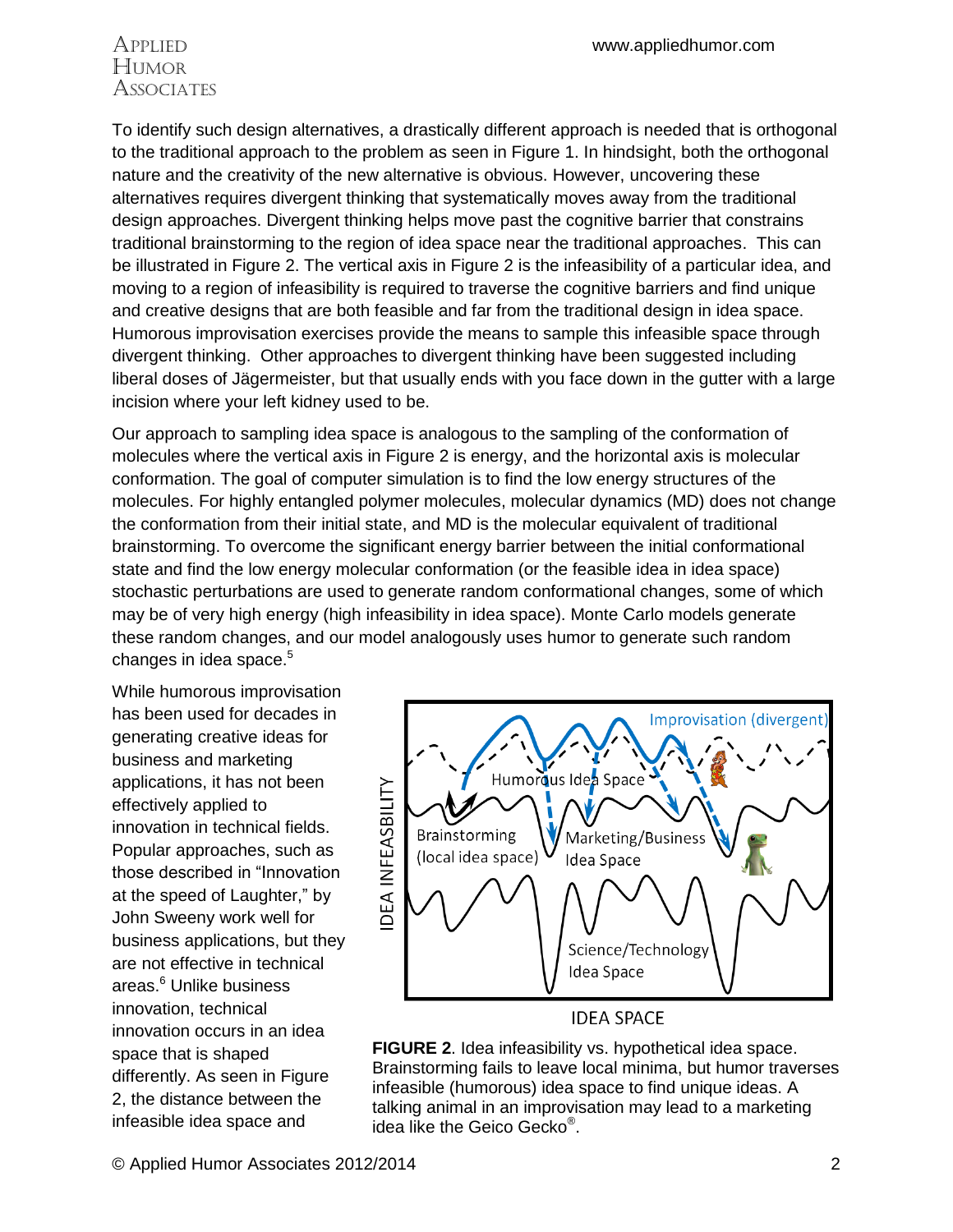### Applied Humor **ASSOCIATES**

potentially useful ideas in business is relatively small. For example, a humorous improvisation that involves role-playing as a talking animal is sufficient to inspire a marketing campaign similar to the talking Gecko that is spokesman for the Geico auto insurance company. The approach of Sweeney and others simply collect these divergent ideas, but this single step is insufficient for technical innovation. Technical ideas are constrained by numerous physical laws and limitations which make the vertical distance in Figure 2 between the divergent ideas from improvisation space and technical idea space very large. This means that additional steps must be added to the divergent humorous improvisation step to satisfy physical constraints such as the laws of thermodynamics, mass and energy balances, and physical limits on transport processes and material properties associated with technical designs. These additional steps required to move toward technical idea space are discussed below.

# **The Practice**

While humorous improvisation provides an effective exercise in divergent thinking, it requires additional refinements to move toward more feasible solutions in technical idea space. In addition to the initial (i) divergent step, we utilize two additional steps consisting of (ii) a convergent step and (iii) an emergent step as seen in Figure 3. Preliminary results indicate this three-step process does improve technical creativity.<sup>7</sup>

<span id="page-2-0"></span>A typical application of this method begins with some improvisational warm-up exercises that get people in the mood for the divergent thinking. These warm-up exercises should also set the humorous tone for this creativity exercise. While humor



**IDEA SPACE** 

**FIGURE 3.** Schematic of the improvisation based technical innovation process which includes (i) a divergent humorous improvisation process to access random ideas by traversing infeasible idea space, (ii) a convergent parallel process that uses the infeasible ideas to generate technical design ideas, and (iii) an emergent process to fine-tune the solution.

provides the creative energy to overcome cognitive barriers, it also improves the participants' mental proclivity for creation by increasing endorphin concentration.<sup>8</sup> Improvisation is dominated by two basic principles: (i) don't think, and (ii) "Yes and." Not thinking is what creates the divergent ideas that are utterly crazy and would not otherwise occur in a traditional brainstorming session. "Yes and," describes the response of one improviser when presented with an idea (the offer) from another improviser. The idea should be accepted without rejection or contradiction so as to increase the breadth of idea space sampled and to encourage even more creative contributions.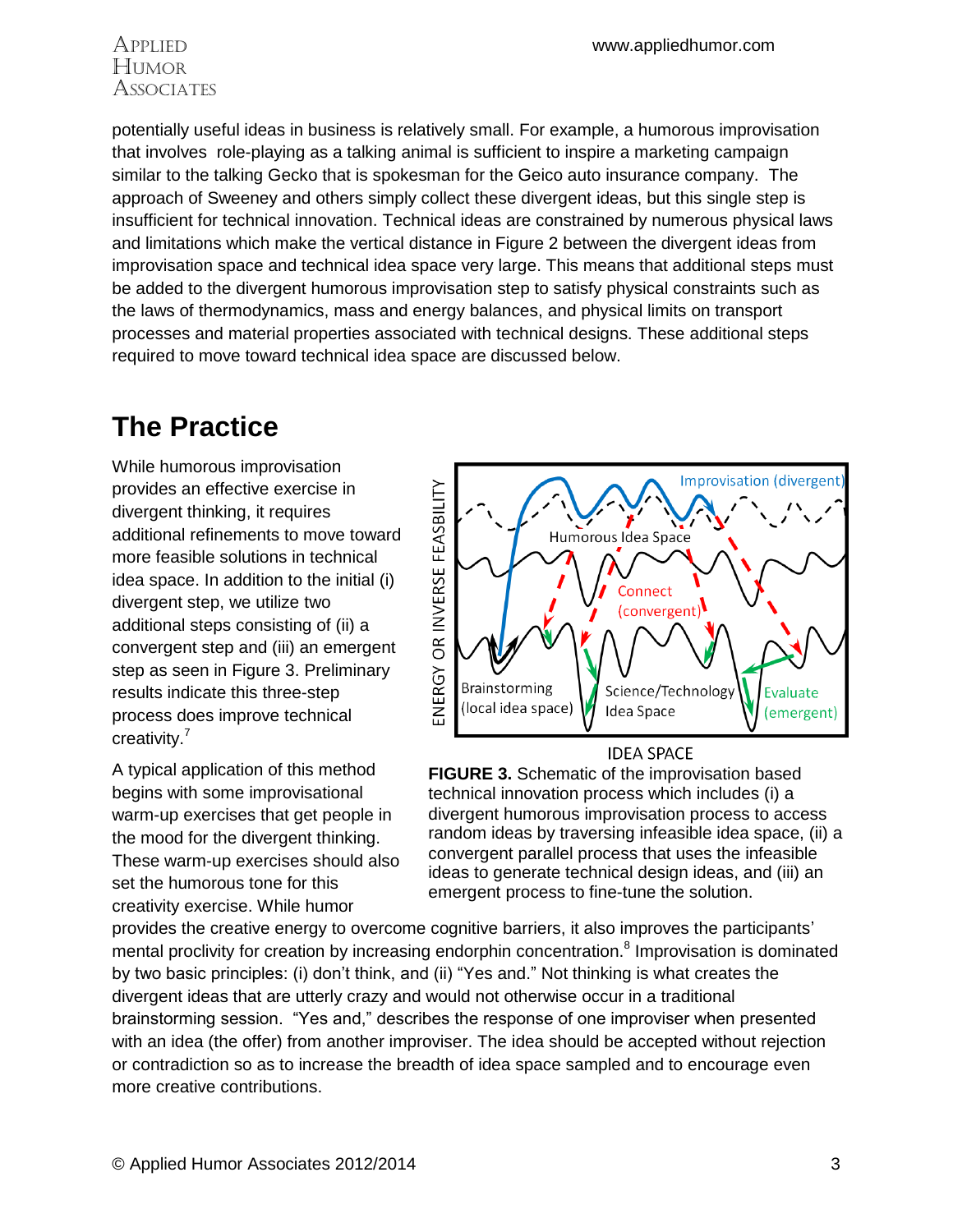### **Applied** Humor **ASSOCIATES**



**FIGURE 4.** Researcher Lew Lefton leading a humorous improvisation at a 2009 American Society of Engineering Education Meeting while Pete Ludovice records both impromptu and technical ideas for design. This session lead to the design of a barbeque that compressed meat while cooking to remove fat (dubbed pushed pork, instead of pulled pork).

Before actually engaging in an improvisation exercise (typically called games), the technical design challenge to be addressed should be outlined as specifically as possible. If there are conflicts between design variables, these should also be outlined. There are many methods to outline such design variable conflicts, and one useful method is the TRIZ approach which specifically determines these design variable conflicts.<sup>9</sup> During each improvisation exercise, a facilitator and the rest of the participants that are not engaged in the particular improvisation should be writing down any and all silly thoughts or ideas generated from the improvisation. Sweeney and others will capture these ideas as potential candidates for creative designs, but such an approach, by itself, is not effective for technical innovation as discussed above. The initial divergent ideas are used immediately to inspire another idea related to the design challenge at hand that is more constrained by the relevant design variables. This is done in practice by writing ideas down on a two column list where one column is the original divergent idea and the second column is an idea relevant to the design challenge that is inspired by this idea as seen in Figure 4. Very often participants may be unable to use the initial divergent idea to inspire a potential idea that is loosely related to the technical challenge.

The ideas recorded by during the second convergent stage are then examined by the entire group as a whole and evaluated for their feasibility in addressing the design challenge. This discussion should include all the ideas from the entire groups to take advantage of the wider cognitive band-width of the group. The ideas resulting from this third emergent stage will also take advantage of a group improvisational dynamic as described by Sawyer.<sup>10</sup> It is these ideas that are derived from the emergent phase group discussion that represent potential designs. In summary, this method can be summarized by the following steps: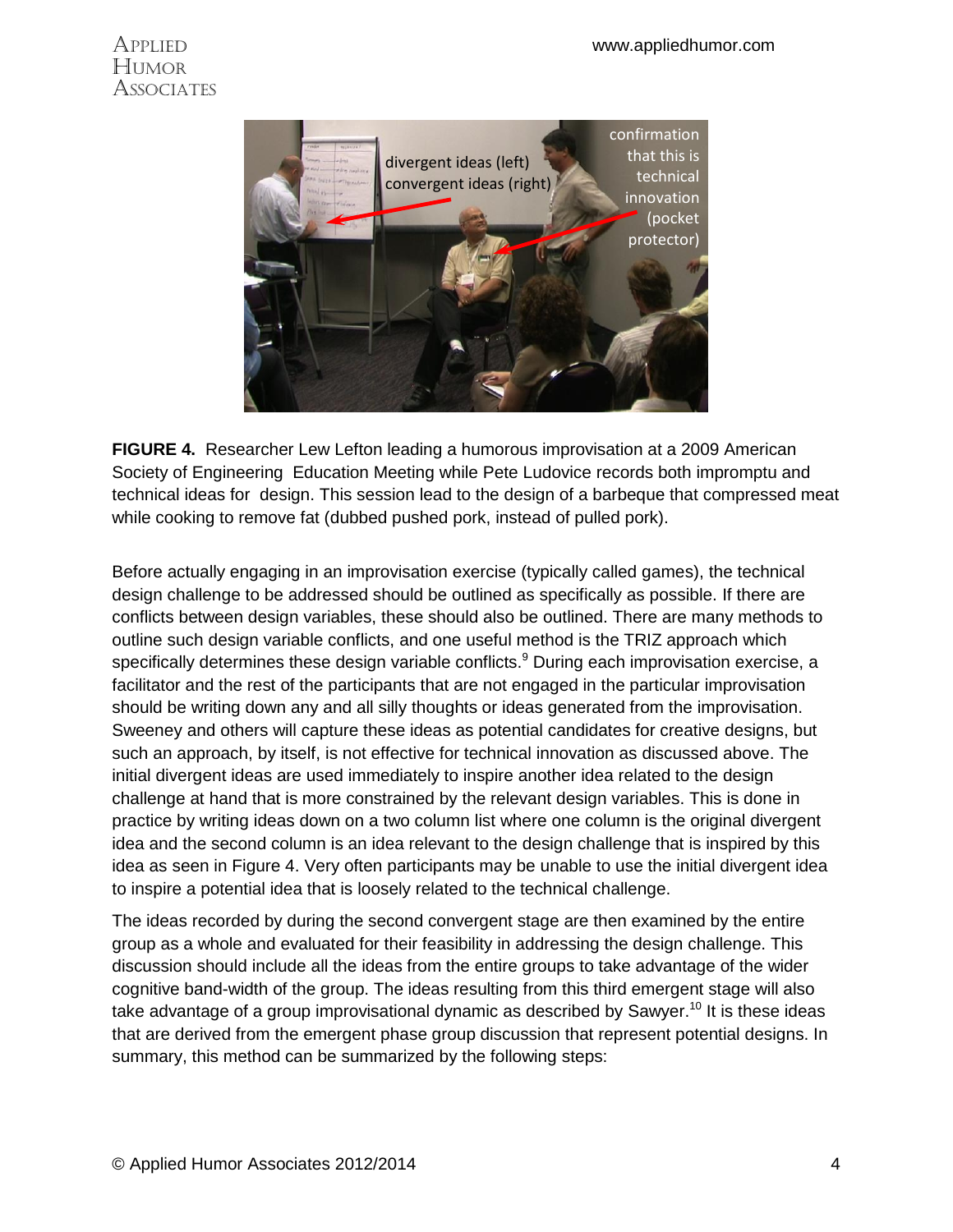### Applied Humor **Associates**

1. Carry out an improvisation scene or game with a subset of the group, while the remainder of the group writes down any word or phrase that is said or inspired by the divergent action of the improvisation.

2. Immediately or shortly thereafter (during the improvisation session) mentally imagine the divergent word or phrase in the context of the technical challenge and write down any additional (convergent) idea that comes to mind. This is usually done in a column adjacent to the divergent ideas.

3. Re-examine the convergent ideas with the group and refine these so feasible potential solutions to the technical challenge emerge from the group interaction.

The interplay between the three steps of the process are illustrated in an example from workshop carried out in a 2009 product design class in the School of Chemical & Biomolecular Engineering at Georgia Tech. One group wished to design a deodorizer system for athletic shoes[.](#page-2-0)<sup>7</sup> This was an example of a very diffuse design challenge that did not have specific design variable conflicts. An improvisation exercise produced a sophomoric bathroom humor joke that produced the idea of "Reed Diffusers," because one of the participant's spouses had placed reservoirs of scented oils in their home's bathrooms with natural reeds that used capillary action to distribute the scent. This inspired the convergent idea of using capillary channels in the deodorizer system. The emergent discussion produced the idea of installing capillary channels in a shoe insole to distribute a deodorizer throughout the show. One should note the tenuous connection between the divergent and convergent ideas. Here the convergent idea was simply a technological approach that is commonly used, but may or may not useful. While some thinking is involved in the convergent step, it should simply be a free association of the design challenge with the original divergent idea. This sometimes leads to a blur of the interface between divergent and convergent ideas, but this is completely acceptable.

# **Improvisation**

Improvisation (typically called improv despite your spell-checker's efforts to change it to improve) is, broadly speaking, any performance which is made up on the spot. When your best friend comes back to get you at the gas station with some barely plausible story about a fire truck, they were doing improv. In reality, they probably just forgot you were with them so they left. Always tell someone before you go to the bathroom.

For our discussion here, "improv" will mean improv comedy (as opposed to improvised jazz or improvised dramatic theater). An improv comedy performance consists of actors telling one or more stories on stage, without a script, and hopefully making you laugh. The art form traces its roots back to the 16th century and the travelling players of the Italtian Commedia dell'arte. In the mid-20th century it re-emerged as a teaching tool for theater students, spearheaded by Viola Spolin. Many improv games began as formal exercises to help actors establish strong characterizations and be prepared for anything that may happen in a live performance. It soon became clear, that these improv games were entertaining to watch, and by the 1960s and later, improv was established as a full-fledged performance art with companies around the world. In recent years, many have realized that the techniques which improvisers use on stage, have tremendous value as skills in the real world, for both personal and business activities. This has